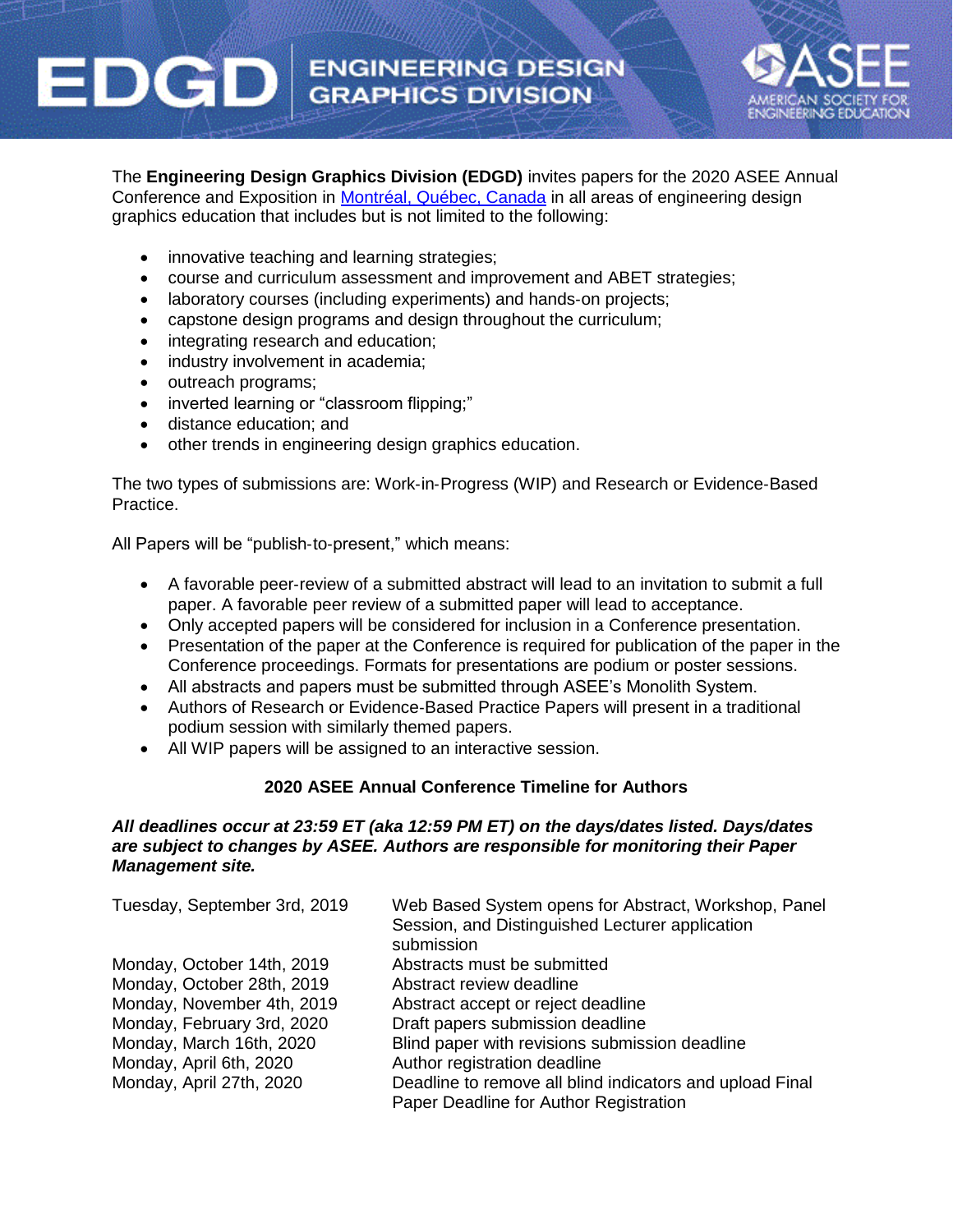

#### **Submission Guidelines**

#### **Abstracts and Papers**

EDGD

Abstract must follow the ASEE Abstract Format guidelines submission (https://www.asee.org/annual-conference/2020/paper-management/for-authors). The abstract should provide enough information to allow reviewers to determine its suitability for presentation in the EDGD Division.

The first sentence of your abstract is to clearly identify the type of paper that you are proposing. For example, "This work in progress describes the study of…." or "This research paper presents the study of...."

- 1. Work‐in‐Progress (WIP): Studies that are at an early to intermediate stage for which authors are seeking feedback from the community. WIP abstracts should address the motivation and background of the work, methods, results (or anticipated results), and significance.
- 2. Research: New findings, situated in the context of prior findings and models, including motivation and background of the work, methods, results, and implications of the work and/or future directions for research.
- 3. Evidence‐Based Practice: Analysis of one or more engineering education practices in a graphics context, including teaching approaches, uses of instructional technologies, institutional strategies to support student success, etc.), including design rationale, assessment methods, evidence of effectiveness and/or achievement of desired outcomes.

The criteria for abstracts listed above serve as the review criteria within each category. Literature citations should not be included in the abstract. Authors' names or institutional names should not be included in the abstract, filename, or document properties. It is the author's responsibility to ensure that the requirements for blind review are met.

Authors of accepted abstracts will be required to submit a full paper manuscript that follow ASEE's Paper Format guidelines (https://www.asee.org/annual-conference/2020/papermanagement/for-authors). Papers will be evaluated using criteria within each type as listed above, and the general criteria in the list that follows. Papers that fail to meet all the criteria may still be considered acceptable based on potential to further the EDGD objectives.

General evaluation criteria for all paper types:

- The manuscript is complete. Authors should not expect to make substantial changes in a manuscript following its acceptance.
- The study is likely to interest a broad group of engineering design graphics education researchers and/or practitioners.
- The work builds upon relevant references and bodies of knowledge.
- The findings or ideas presented are generalizable or transferable to other settings.
- The manuscript is clear and coherent.